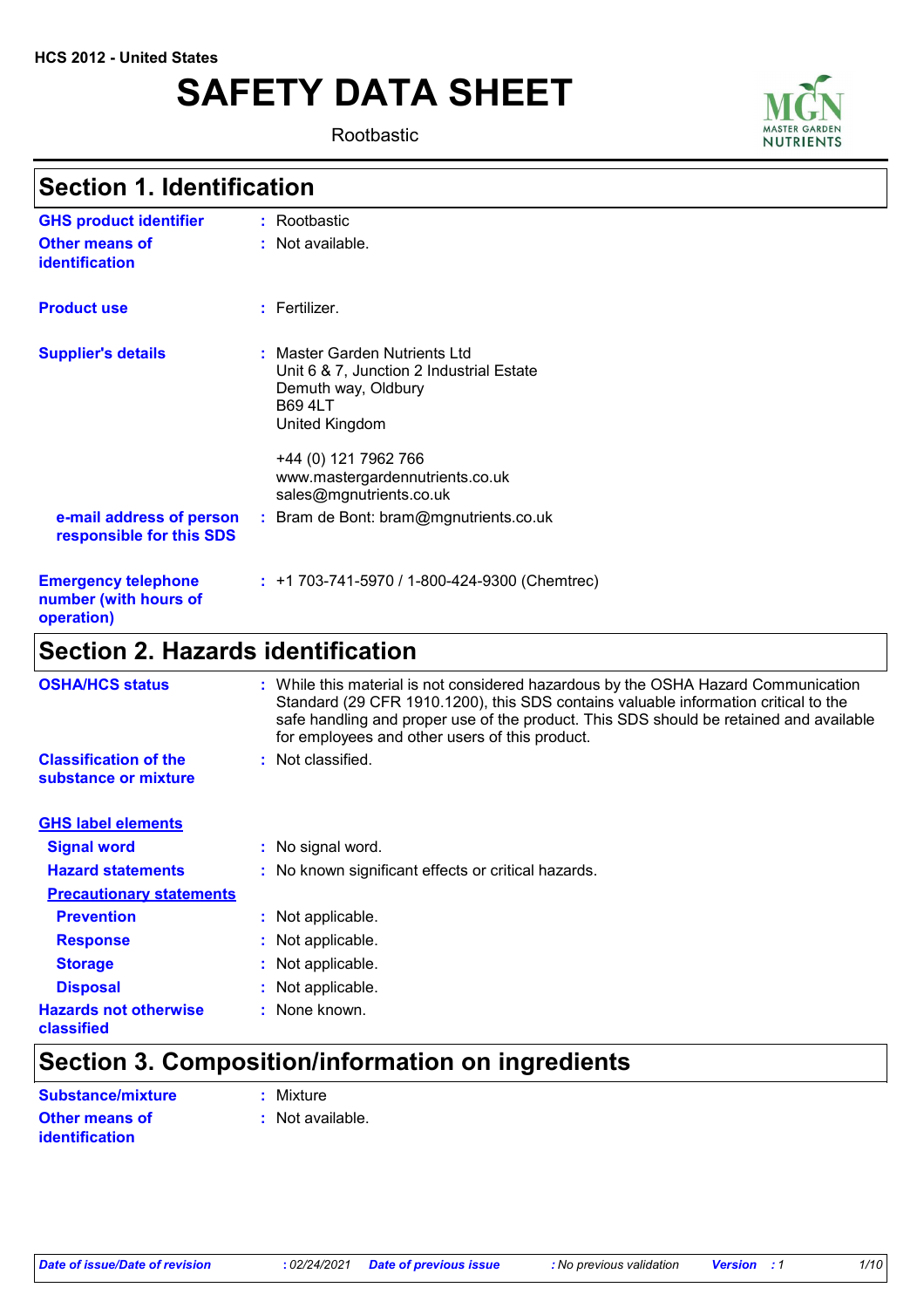## **Section 3. Composition/information on ingredients**

| <b>Ingredient name</b>    | $\frac{9}{6}$ | <b>CAS number</b> |
|---------------------------|---------------|-------------------|
| Phosphoric acid, solution | 5≥ ا          | 7664-38-2         |
|                           |               |                   |
| boric acid                | 1≥ ا          | 10043-35-3        |
| glycine                   | l≤0.1         | 56-40-6           |

Any concentration shown as a range is to protect confidentiality or is due to batch variation.

**There are no additional ingredients present which, within the current knowledge of the supplier and in the concentrations applicable, are classified as hazardous to health or the environment and hence require reporting in this section.**

**Occupational exposure limits, if available, are listed in Section 8.**

## **Section 4. First aid measures**

## **Description of necessary first aid measures**

| <b>Eye contact</b>  | : Immediately flush eyes with plenty of water, occasionally lifting the upper and lower<br>eyelids. Check for and remove any contact lenses. Get medical attention if irritation<br>occurs.                                                                                                                                                            |  |
|---------------------|--------------------------------------------------------------------------------------------------------------------------------------------------------------------------------------------------------------------------------------------------------------------------------------------------------------------------------------------------------|--|
| <b>Inhalation</b>   | : Remove victim to fresh air and keep at rest in a position comfortable for breathing. Get<br>medical attention if symptoms occur.                                                                                                                                                                                                                     |  |
| <b>Skin contact</b> | : Flush contaminated skin with plenty of water. Remove contaminated clothing and<br>shoes. Get medical attention if symptoms occur.                                                                                                                                                                                                                    |  |
| <b>Ingestion</b>    | : Wash out mouth with water. Remove victim to fresh air and keep at rest in a position<br>comfortable for breathing. If material has been swallowed and the exposed person is<br>conscious, give small quantities of water to drink. Do not induce vomiting unless<br>directed to do so by medical personnel. Get medical attention if symptoms occur. |  |

### **Most important symptoms/effects, acute and delayed**

| <b>Potential acute health effects</b> |                                                                                                                                |
|---------------------------------------|--------------------------------------------------------------------------------------------------------------------------------|
| Eye contact                           | : No known significant effects or critical hazards.                                                                            |
| <b>Inhalation</b>                     | : No known significant effects or critical hazards.                                                                            |
| <b>Skin contact</b>                   | : No known significant effects or critical hazards.                                                                            |
| <b>Ingestion</b>                      | : No known significant effects or critical hazards.                                                                            |
| <b>Over-exposure signs/symptoms</b>   |                                                                                                                                |
| <b>Eye contact</b>                    | : No specific data.                                                                                                            |
| <b>Inhalation</b>                     | : No specific data.                                                                                                            |
| <b>Skin contact</b>                   | : No specific data.                                                                                                            |
| <b>Ingestion</b>                      | : No specific data.                                                                                                            |
|                                       | Indication of immediate medical attention and special treatment needed, if necessary                                           |
| <b>Notes to physician</b>             | : Treat symptomatically. Contact poison treatment specialist immediately if large<br>quantities have been ingested or inhaled. |

- **Specific treatments :** No specific treatment.
- **Protection of first-aiders :** No action shall be taken involving any personal risk or without suitable training.

#### **See toxicological information (Section 11)**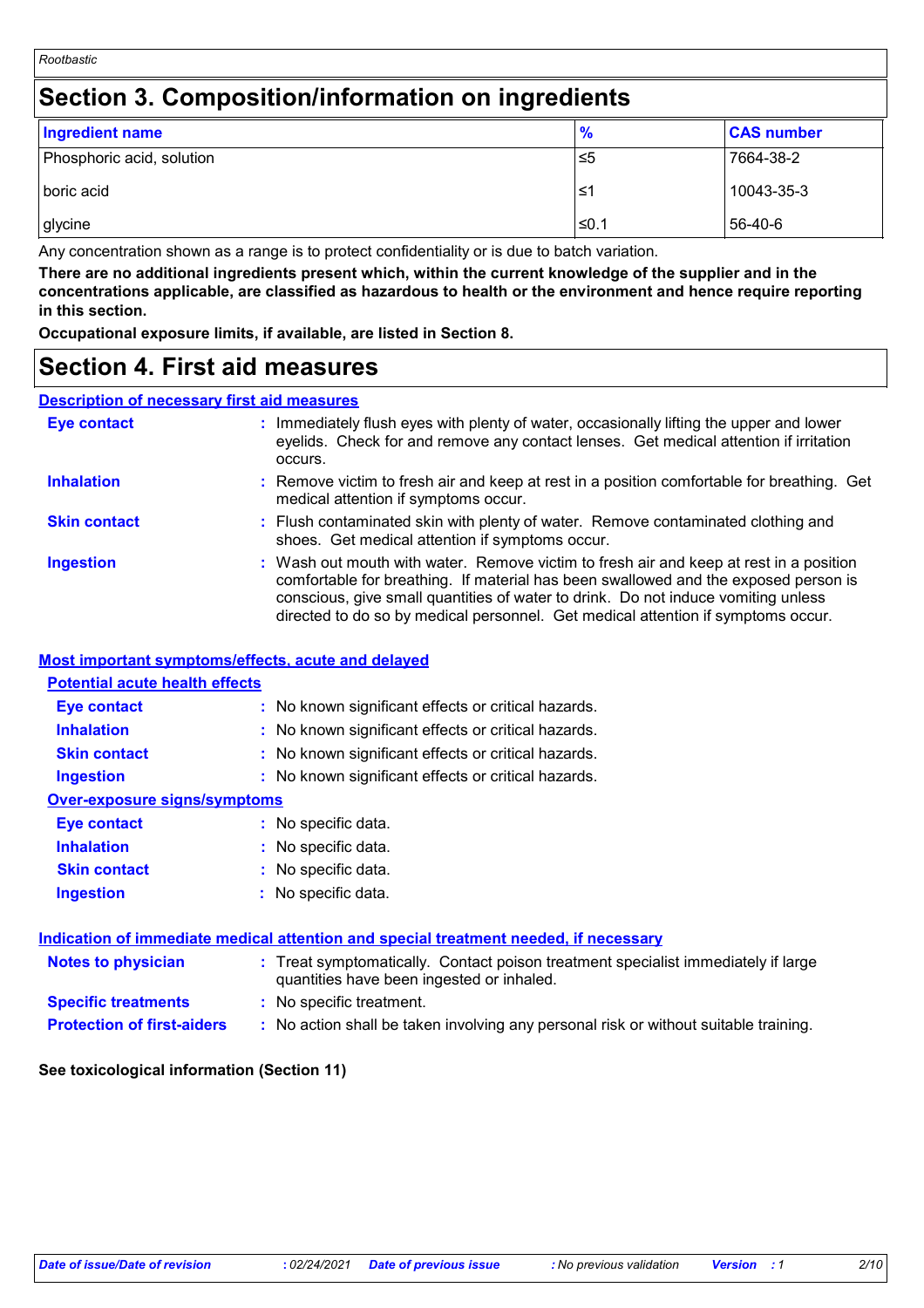## **Section 5. Fire-fighting measures**

| <b>Extinguishing media</b>                               |                                                                                                                                                                                                     |
|----------------------------------------------------------|-----------------------------------------------------------------------------------------------------------------------------------------------------------------------------------------------------|
| <b>Suitable extinguishing</b><br>media                   | : Use dry chemical, $CO2$ , water spray (fog) or foam. Use an extinguishing agent suitable<br>for the surrounding fire.                                                                             |
| <b>Unsuitable extinguishing</b><br>media                 | : Do not use water jet.                                                                                                                                                                             |
| <b>Specific hazards arising</b><br>from the chemical     | : In a fire or if heated, a pressure increase will occur and the container may burst.                                                                                                               |
| <b>Hazardous thermal</b><br>decomposition products       | : Decomposition products may include the following materials:<br>phosphorus oxides                                                                                                                  |
| <b>Special protective actions</b><br>for fire-fighters   | : Promptly isolate the scene by removing all persons from the vicinity of the incident if<br>there is a fire. No action shall be taken involving any personal risk or without suitable<br>training. |
| <b>Special protective</b><br>equipment for fire-fighters | : Fire-fighters should wear appropriate protective equipment and self-contained breathing<br>apparatus (SCBA) with a full face-piece operated in positive pressure mode.                            |

## **Section 6. Accidental release measures**

|                                  |                                                              | <b>Personal precautions, protective equipment and emergency procedures</b>                                                                                                                                                                                                                                                                                                                                                                                                                                                                                                                 |  |
|----------------------------------|--------------------------------------------------------------|--------------------------------------------------------------------------------------------------------------------------------------------------------------------------------------------------------------------------------------------------------------------------------------------------------------------------------------------------------------------------------------------------------------------------------------------------------------------------------------------------------------------------------------------------------------------------------------------|--|
| For non-emergency<br>personnel   |                                                              | : No action shall be taken involving any personal risk or without suitable training.<br>Evacuate surrounding areas. Keep unnecessary and unprotected personnel from<br>entering. Do not touch or walk through spilled material. Put on appropriate personal<br>protective equipment.                                                                                                                                                                                                                                                                                                       |  |
| For emergency responders         | ÷.                                                           | If specialized clothing is required to deal with the spillage, take note of any information in<br>Section 8 on suitable and unsuitable materials. See also the information in "For non-<br>emergency personnel".                                                                                                                                                                                                                                                                                                                                                                           |  |
| <b>Environmental precautions</b> |                                                              | : Avoid dispersal of spilled material and runoff and contact with soil, waterways, drains<br>and sewers. Inform the relevant authorities if the product has caused environmental<br>pollution (sewers, waterways, soil or air).                                                                                                                                                                                                                                                                                                                                                            |  |
|                                  | <b>Methods and materials for containment and cleaning up</b> |                                                                                                                                                                                                                                                                                                                                                                                                                                                                                                                                                                                            |  |
| <b>Small spill</b>               |                                                              | : Stop leak if without risk. Move containers from spill area. Dilute with water and mop up<br>if water-soluble. Alternatively, or if water-insoluble, absorb with an inert dry material and<br>place in an appropriate waste disposal container. Dispose of via a licensed waste<br>disposal contractor.                                                                                                                                                                                                                                                                                   |  |
| <b>Large spill</b>               |                                                              | : Stop leak if without risk. Move containers from spill area. Prevent entry into sewers,<br>water courses, basements or confined areas. Wash spillages into an effluent treatment<br>plant or proceed as follows. Contain and collect spillage with non-combustible,<br>absorbent material e.g. sand, earth, vermiculite or diatomaceous earth and place in<br>container for disposal according to local regulations (see Section 13). Dispose of via a<br>licensed waste disposal contractor. Note: see Section 1 for emergency contact<br>information and Section 13 for waste disposal. |  |

## **Section 7. Handling and storage**

#### **Precautions for safe handling**

| <b>Protective measures</b>                       | : Put on appropriate personal protective equipment (see Section 8).                                                                                                                                                                                                                                                                                           |
|--------------------------------------------------|---------------------------------------------------------------------------------------------------------------------------------------------------------------------------------------------------------------------------------------------------------------------------------------------------------------------------------------------------------------|
| <b>Advice on general</b><br>occupational hygiene | : Eating, drinking and smoking should be prohibited in areas where this material is<br>handled, stored and processed. Workers should wash hands and face before eating,<br>drinking and smoking. Remove contaminated clothing and protective equipment before<br>entering eating areas. See also Section 8 for additional information on hygiene<br>measures. |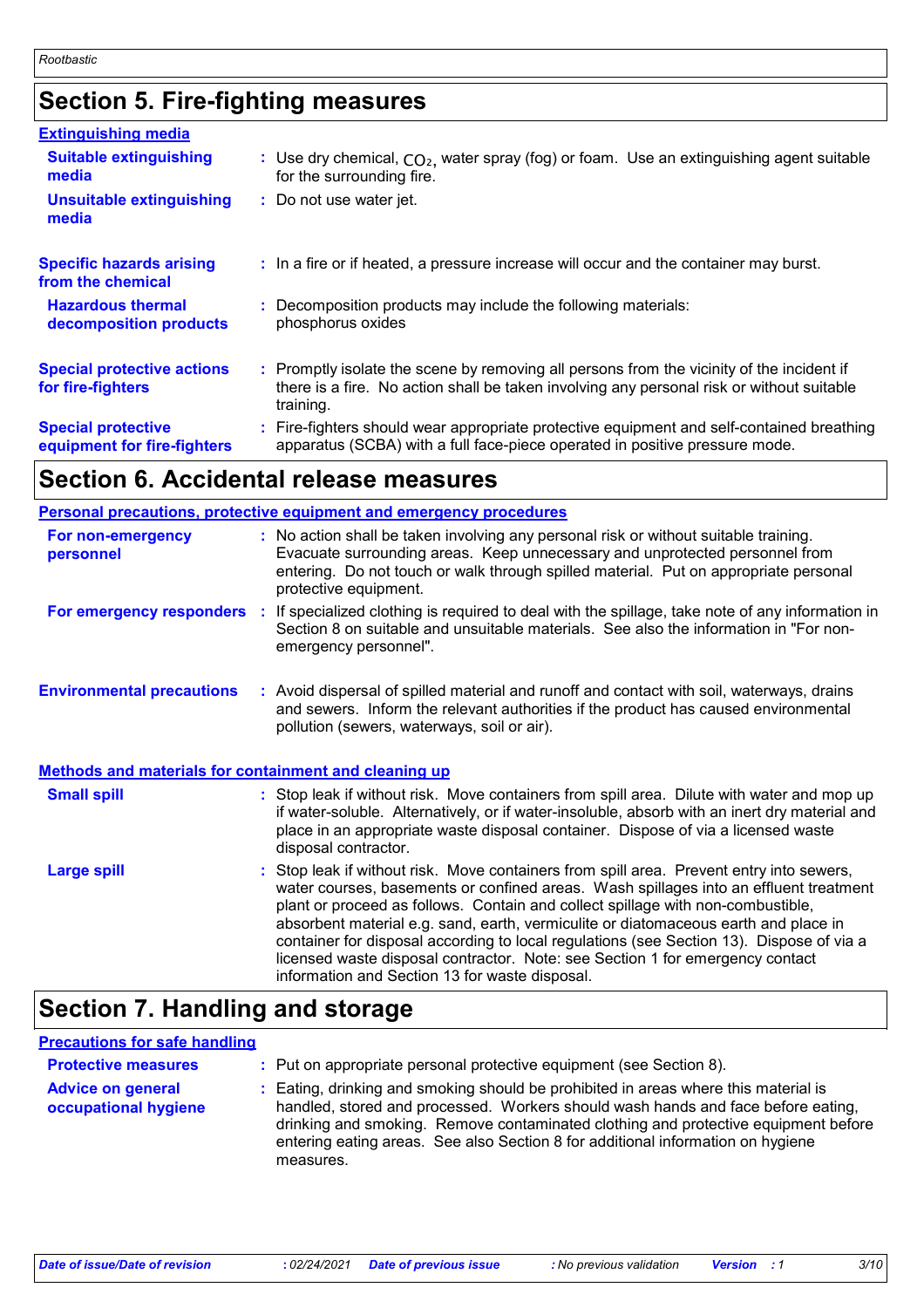## **Section 7. Handling and storage**

| <b>Conditions for safe storage,</b><br>including any<br>incompatibilities | Do not store below the following temperature: $0^{\circ}$ C (32 $^{\circ}$ F). Store in accordance with<br>. н.<br>local regulations. Store in original container protected from direct sunlight in a dry, cool<br>and well-ventilated area, away from incompatible materials (see Section 10) and food<br>and drink. Keep container tightly closed and sealed until ready for use. Containers that<br>have been opened must be carefully resealed and kept upright to prevent leakage. Do<br>not store in unlabeled containers. Use appropriate containment to avoid environmental<br>contamination. See Section 10 for incompatible materials before handling or use. |
|---------------------------------------------------------------------------|-------------------------------------------------------------------------------------------------------------------------------------------------------------------------------------------------------------------------------------------------------------------------------------------------------------------------------------------------------------------------------------------------------------------------------------------------------------------------------------------------------------------------------------------------------------------------------------------------------------------------------------------------------------------------|
|---------------------------------------------------------------------------|-------------------------------------------------------------------------------------------------------------------------------------------------------------------------------------------------------------------------------------------------------------------------------------------------------------------------------------------------------------------------------------------------------------------------------------------------------------------------------------------------------------------------------------------------------------------------------------------------------------------------------------------------------------------------|

## **Section 8. Exposure controls/personal protection**

#### **Control parameters**

#### **Occupational exposure limits**

| <b>Ingredient name</b>    | <b>Exposure limits</b>                                                                                                                                                                                                                                                                                                                                                                                                                          |
|---------------------------|-------------------------------------------------------------------------------------------------------------------------------------------------------------------------------------------------------------------------------------------------------------------------------------------------------------------------------------------------------------------------------------------------------------------------------------------------|
| Phosphoric acid, solution | <b>ACGIH TLV (United States, 3/2020).</b><br>TWA: 1 mg/m <sup>3</sup> 8 hours.<br>STEL: 3 mg/m <sup>3</sup> 15 minutes.<br>OSHA PEL 1989 (United States, 3/1989).<br>TWA: 1 mg/m <sup>3</sup> 8 hours.<br>STEL: 3 mg/m <sup>3</sup> 15 minutes.<br>NIOSH REL (United States, 10/2016).<br>TWA: 1 mg/m <sup>3</sup> 10 hours.<br>STEL: 3 mg/m <sup>3</sup> 15 minutes.<br>OSHA PEL (United States, 5/2018).<br>TWA: 1 mg/m <sup>3</sup> 8 hours. |
| boric acid                | <b>ACGIH TLV (United States, 3/2020).</b><br>TWA: 2 mg/m <sup>3</sup> 8 hours. Form: Inhalable<br>fraction<br>STEL: 6 mg/m <sup>3</sup> 15 minutes. Form: Inhalable<br>fraction                                                                                                                                                                                                                                                                 |
| glycine                   | None.                                                                                                                                                                                                                                                                                                                                                                                                                                           |

| <b>Appropriate engineering</b><br>controls | Good general ventilation should be sufficient to control worker exposure to airborne<br>contaminants.                                                                                                                                                                                                                                                                                                                                                                                                                                                                                                                |  |
|--------------------------------------------|----------------------------------------------------------------------------------------------------------------------------------------------------------------------------------------------------------------------------------------------------------------------------------------------------------------------------------------------------------------------------------------------------------------------------------------------------------------------------------------------------------------------------------------------------------------------------------------------------------------------|--|
| <b>Environmental exposure</b><br>controls  | Emissions from ventilation or work process equipment should be checked to ensure<br>they comply with the requirements of environmental protection legislation. In some<br>cases, fume scrubbers, filters or engineering modifications to the process equipment<br>will be necessary to reduce emissions to acceptable levels.                                                                                                                                                                                                                                                                                        |  |
| <b>Individual protection measures</b>      |                                                                                                                                                                                                                                                                                                                                                                                                                                                                                                                                                                                                                      |  |
| <b>Hygiene measures</b>                    | : Wash hands, forearms and face thoroughly after handling chemical products, before<br>eating, smoking and using the lavatory and at the end of the working period.<br>Appropriate techniques should be used to remove potentially contaminated clothing.<br>Wash contaminated clothing before reusing. Ensure that eyewash stations and safety<br>showers are close to the workstation location.                                                                                                                                                                                                                    |  |
| <b>Eye/face protection</b>                 | Safety eyewear complying with an approved standard should be used when a risk<br>assessment indicates this is necessary to avoid exposure to liquid splashes, mists,<br>gases or dusts. If contact is possible, the following protection should be worn, unless<br>the assessment indicates a higher degree of protection: safety glasses with side-<br>shields.                                                                                                                                                                                                                                                     |  |
| <b>Skin protection</b>                     |                                                                                                                                                                                                                                                                                                                                                                                                                                                                                                                                                                                                                      |  |
| <b>Hand protection</b>                     | Chemical-resistant, impervious gloves complying with an approved standard should be<br>worn at all times when handling chemical products if a risk assessment indicates this is<br>necessary. Considering the parameters specified by the glove manufacturer, check<br>during use that the gloves are still retaining their protective properties. It should be<br>noted that the time to breakthrough for any glove material may be different for different<br>glove manufacturers. In the case of mixtures, consisting of several substances, the<br>protection time of the gloves cannot be accurately estimated. |  |
| <b>Date of issue/Date of revision</b>      | 4/10<br>: 02/24/2021<br>Version : 1<br><b>Date of previous issue</b><br>: No previous validation                                                                                                                                                                                                                                                                                                                                                                                                                                                                                                                     |  |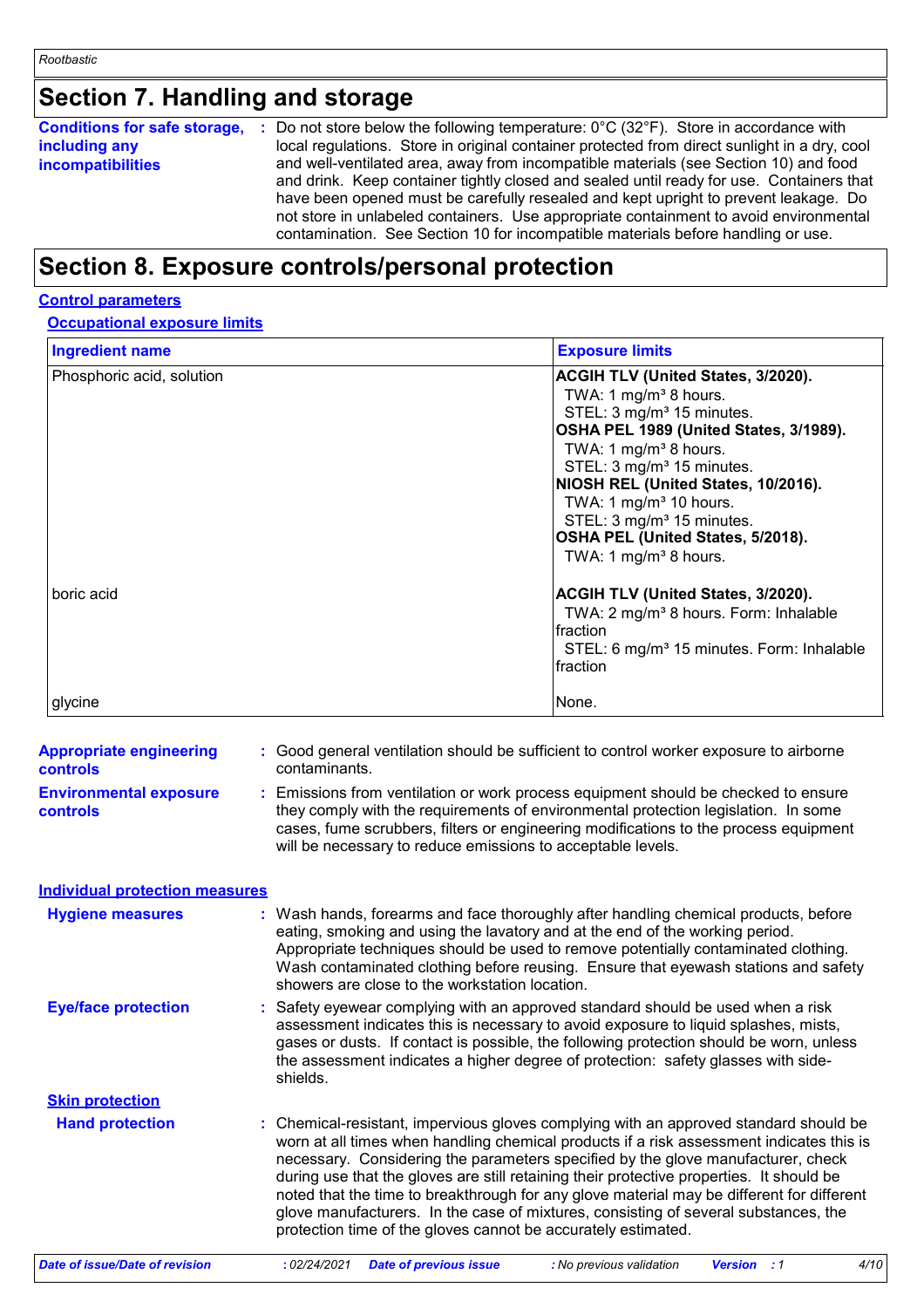## **Section 8. Exposure controls/personal protection**

| <b>Body protection</b>        | : Personal protective equipment for the body should be selected based on the task being<br>performed and the risks involved and should be approved by a specialist before<br>handling this product.                                                                                                                                                                 |
|-------------------------------|---------------------------------------------------------------------------------------------------------------------------------------------------------------------------------------------------------------------------------------------------------------------------------------------------------------------------------------------------------------------|
| <b>Other skin protection</b>  | : Appropriate footwear and any additional skin protection measures should be selected<br>based on the task being performed and the risks involved and should be approved by a<br>specialist before handling this product.                                                                                                                                           |
| <b>Respiratory protection</b> | : Based on the hazard and potential for exposure, select a respirator that meets the<br>appropriate standard or certification. Respirators must be used according to a<br>respiratory protection program to ensure proper fitting, training, and other important<br>aspects of use.<br>Recommended: Ensure an MSHA/NIOSH-approved respirator or equivalent is used. |

## **Section 9. Physical and chemical properties**

#### **Appearance**

| <b>Color</b><br>$:$ Black.                                            |  |
|-----------------------------------------------------------------------|--|
|                                                                       |  |
| Odor<br>: Characteristic.                                             |  |
| : Not available.<br><b>Odor threshold</b>                             |  |
| pH<br>: 6 to 7                                                        |  |
| <b>Melting point</b><br>: Not available.                              |  |
| : Not available.<br><b>Boiling point</b>                              |  |
| : Not available.<br><b>Flash point</b>                                |  |
| <b>Evaporation rate</b><br>: Not available.                           |  |
| <b>Flammability (solid, gas)</b><br>: Not applicable.                 |  |
| : Not available.<br>Lower and upper explosive<br>(flammable) limits   |  |
| : Not available.<br><b>Vapor pressure</b>                             |  |
| <b>Vapor density</b><br>: Not available.                              |  |
| <b>Relative density</b><br>: Not available.                           |  |
| <b>Solubility</b><br>: Not available.                                 |  |
| <b>Solubility in water</b><br>: Not available.                        |  |
| <b>Partition coefficient: n-</b><br>: Not available.<br>octanol/water |  |
| : Not available.<br><b>Auto-ignition temperature</b>                  |  |
| <b>Decomposition temperature</b><br>: Not available.                  |  |
| : Not available.<br><b>Viscosity</b>                                  |  |

## **Section 10. Stability and reactivity**

| <b>Reactivity</b>                            | : No specific test data related to reactivity available for this product or its ingredients.                      |  |  |  |  |  |
|----------------------------------------------|-------------------------------------------------------------------------------------------------------------------|--|--|--|--|--|
| <b>Chemical stability</b>                    | : The product is stable.                                                                                          |  |  |  |  |  |
| <b>Possibility of hazardous</b><br>reactions | : Under normal conditions of storage and use, hazardous reactions will not occur.                                 |  |  |  |  |  |
| <b>Conditions to avoid</b>                   | Keep away from heat. Store away from direct sunlight. Do not store below the following<br>temperature: 0°C.       |  |  |  |  |  |
| <b>Incompatible materials</b>                | : No specific data.                                                                                               |  |  |  |  |  |
| <b>Hazardous decomposition</b><br>products   | : Under normal conditions of storage and use, hazardous decomposition products should<br>not be produced.         |  |  |  |  |  |
| Date of issue/Date of revision               | 5/10<br>: 02/24/2021<br><b>Date of previous issue</b><br>: No previous validation<br><b>Version</b><br>$\cdot$ :1 |  |  |  |  |  |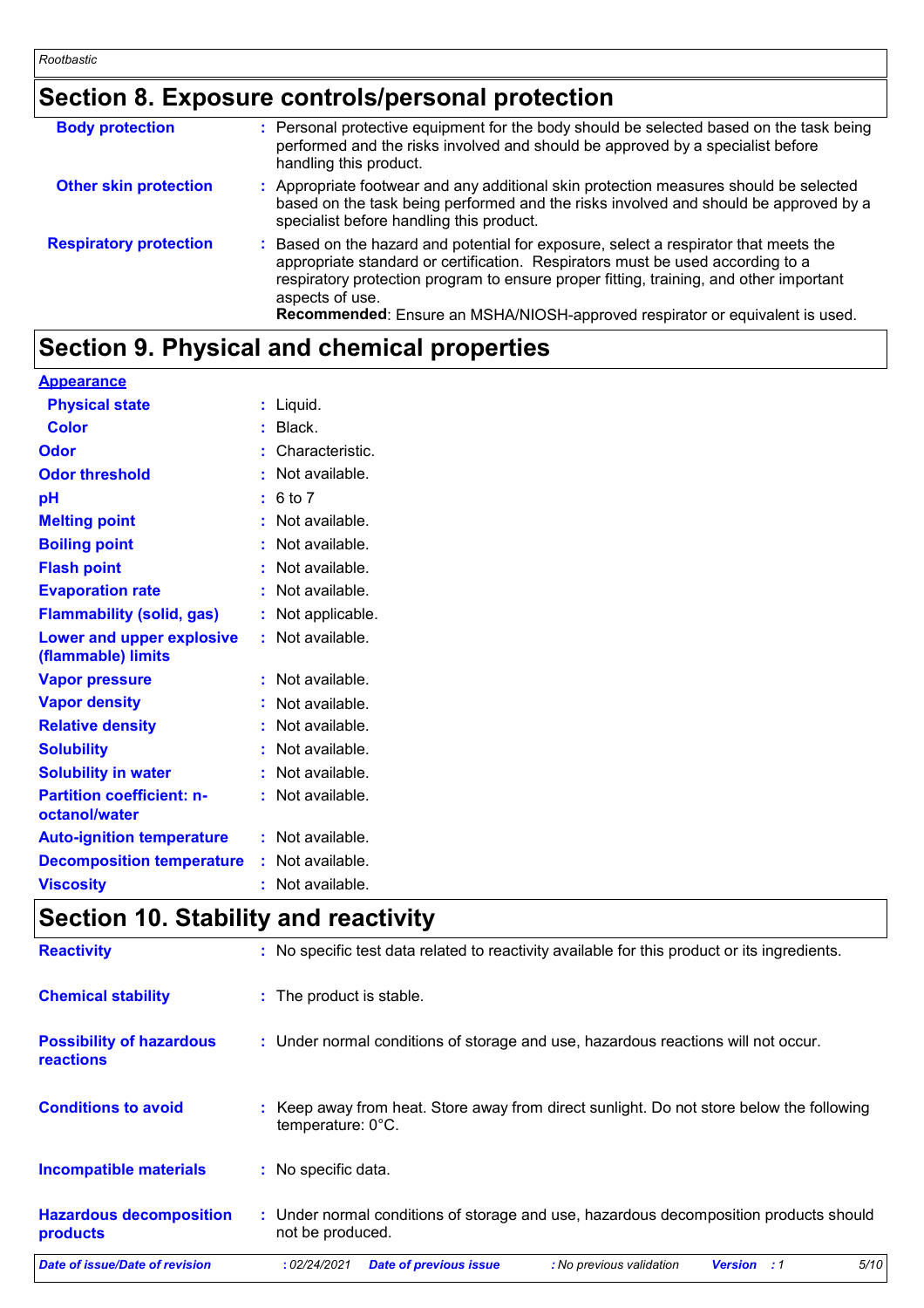# **Section 11. Toxicological information**

| Information on toxicological effects                                        |                                                                                                                |
|-----------------------------------------------------------------------------|----------------------------------------------------------------------------------------------------------------|
| <b>Acute toxicity</b>                                                       |                                                                                                                |
| <b>Conclusion/Summary</b>                                                   | : No known significant effects or critical hazards.                                                            |
| <b>Irritation/Corrosion</b>                                                 |                                                                                                                |
| <b>Conclusion/Summary</b>                                                   |                                                                                                                |
| <b>Skin</b>                                                                 | : At Concentration (%): <5% of phosphoric acid, solution. No known significant effects<br>or critical hazards. |
| <b>Eyes</b>                                                                 | : At Concentration (%): <5% of phosphoric acid, solution. No known significant effects<br>or critical hazards. |
| <b>Sensitization</b>                                                        |                                                                                                                |
| <b>Conclusion/Summary</b>                                                   | : Not available.                                                                                               |
| <b>Mutagenicity</b>                                                         |                                                                                                                |
| <b>Conclusion/Summary</b>                                                   | : Not available.                                                                                               |
| <b>Carcinogenicity</b>                                                      |                                                                                                                |
| <b>Conclusion/Summary</b>                                                   | : Not available.                                                                                               |
| <b>Reproductive toxicity</b>                                                |                                                                                                                |
| <b>Conclusion/Summary</b>                                                   | : At Concentration (%): <1% boric acid: Not considered to be toxic to the reproductive<br>system.              |
| <b>Teratogenicity</b>                                                       |                                                                                                                |
| <b>Conclusion/Summary</b>                                                   | : Not available.                                                                                               |
| <b>Specific target organ toxicity (single exposure)</b><br>Not available.   |                                                                                                                |
| <b>Specific target organ toxicity (repeated exposure)</b><br>Not available. |                                                                                                                |
| <b>Aspiration hazard</b><br>Not available.                                  |                                                                                                                |
| <b>Information on the likely</b><br>routes of exposure                      | : Not available.                                                                                               |
| <b>Potential acute health effects</b>                                       |                                                                                                                |
| <b>Eye contact</b>                                                          | No known significant effects or critical hazards.                                                              |
| <b>Inhalation</b>                                                           | No known significant effects or critical hazards.                                                              |
| <b>Skin contact</b>                                                         | No known significant effects or critical hazards.                                                              |
| <b>Ingestion</b>                                                            | No known significant effects or critical hazards.                                                              |
|                                                                             | <b>Symptoms related to the physical, chemical and toxicological characteristics</b>                            |
| <b>Eye contact</b>                                                          | : No specific data.                                                                                            |
| <b>Inhalation</b>                                                           | No specific data.                                                                                              |
| <b>Skin contact</b>                                                         | No specific data.                                                                                              |
| <b>Ingestion</b>                                                            | : No specific data.                                                                                            |
|                                                                             | Delayed and immediate effects and also chronic effects from short and long term exposure                       |
| <b>Short term exposure</b>                                                  |                                                                                                                |
| <b>Potential immediate</b><br>effects                                       | : Not available.                                                                                               |
| <b>Potential delayed effects</b>                                            | : Not available.                                                                                               |
|                                                                             |                                                                                                                |
| <b>Long term exposure</b><br><b>Potential immediate</b><br>effects          | : Not available.                                                                                               |
| <b>Date of issue/Date of revision</b>                                       | 6/10<br><b>Date of previous issue</b><br>: No previous validation<br><b>Version</b> : 1<br>: 02/24/2021        |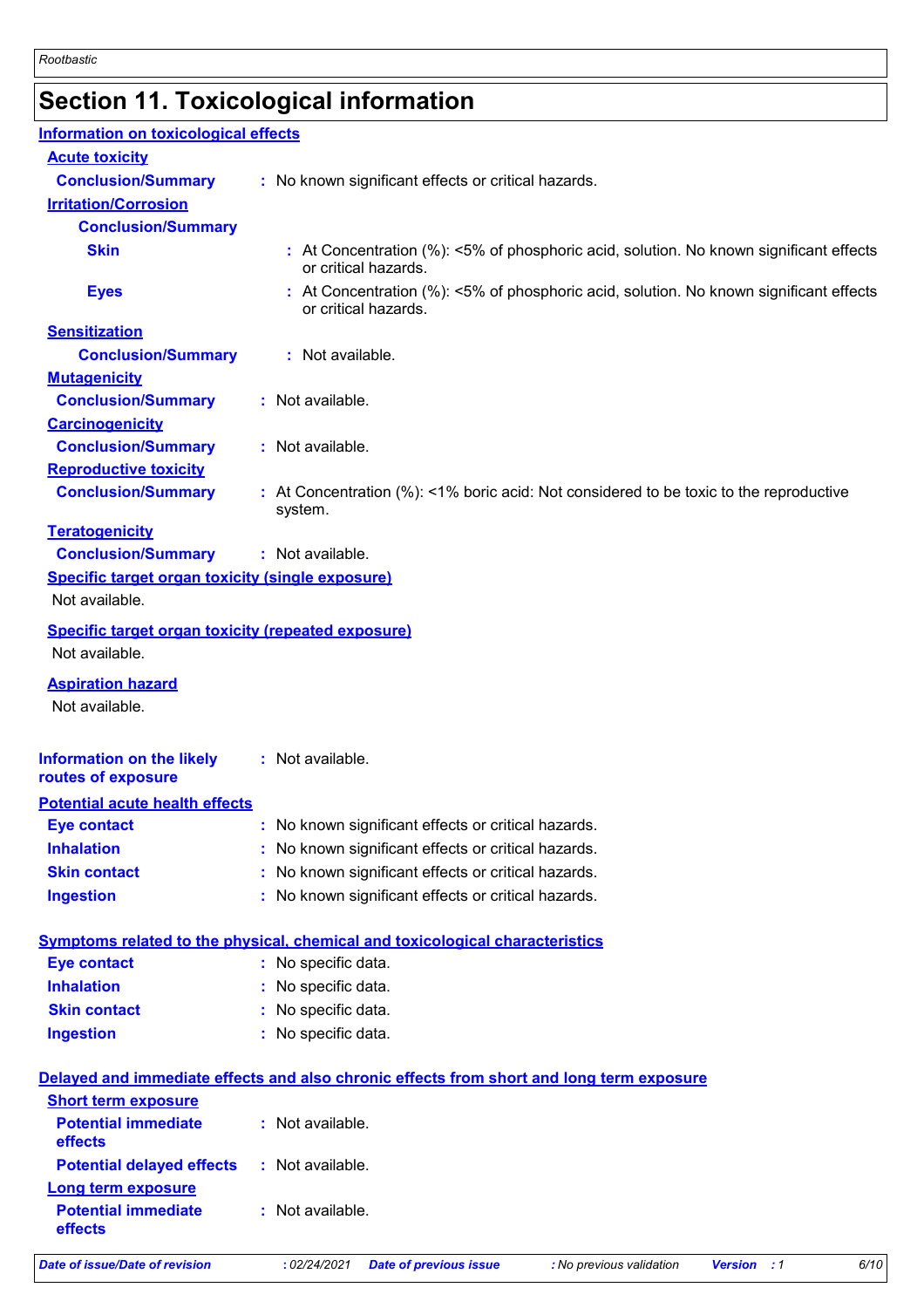## **Section 11. Toxicological information**

| <b>Potential delayed effects : Not available.</b>   |
|-----------------------------------------------------|
|                                                     |
|                                                     |
| : Not available.                                    |
| : No known significant effects or critical hazards. |
| : No known significant effects or critical hazards. |
| : No known significant effects or critical hazards. |
| : No known significant effects or critical hazards. |
|                                                     |

#### **Numerical measures of toxicity**

#### **Acute toxicity estimates**

| <b>Product/ingredient name</b> | Oral (mg/<br>kg) | <b>Dermal</b><br>(mg/kg) | Inhalation Inhalation<br>(gases)<br>(ppm) | (vapors)<br>(mg/l) | <b>Inhalation</b><br>dusts and<br>$\mid$ mists) (mg/ $\mid$ |
|--------------------------------|------------------|--------------------------|-------------------------------------------|--------------------|-------------------------------------------------------------|
| Phosphoric acid, solution      | 500              | N/A                      | N/A                                       | N/A                | N/A                                                         |

## **Section 12. Ecological information**

#### **Toxicity**

**Conclusion/Summary :** Not available.

#### **Persistence and degradability**

| <b>Conclusion/Summary</b> | The methods for determining the biological degradability are not applicable to inorganic |
|---------------------------|------------------------------------------------------------------------------------------|
|                           | substances.                                                                              |

#### **Bioaccumulative potential**

| <b>Product/ingredient name</b> | $LogPow$ | <b>BCF</b> | <b>Potential</b> |
|--------------------------------|----------|------------|------------------|
| boric acid                     | .09      |            | low              |

#### **Mobility in soil**

| <b>Soil/water partition</b><br><b>coefficient (Koc)</b> | : Not available. |
|---------------------------------------------------------|------------------|
| <b>Mobility</b>                                         | : Not available. |

**Other adverse effects :** No known significant effects or critical hazards.

## **Section 13. Disposal considerations**

The generation of waste should be avoided or minimized wherever possible. Disposal of this product, solutions and any by-products should at all times comply with the requirements of environmental protection and waste disposal legislation and any regional local authority requirements. Dispose of surplus and non-recyclable products via a licensed waste disposal contractor. Waste should not be disposed of untreated to the sewer unless fully compliant with the requirements of all authorities with jurisdiction. Waste packaging should be recycled. Incineration or landfill should only be considered when recycling is not feasible. This material and its container must be disposed of in a safe way. Empty containers or liners may retain some product residues. Avoid dispersal of spilled material and runoff and contact with soil, waterways, drains and sewers. **Disposal methods :**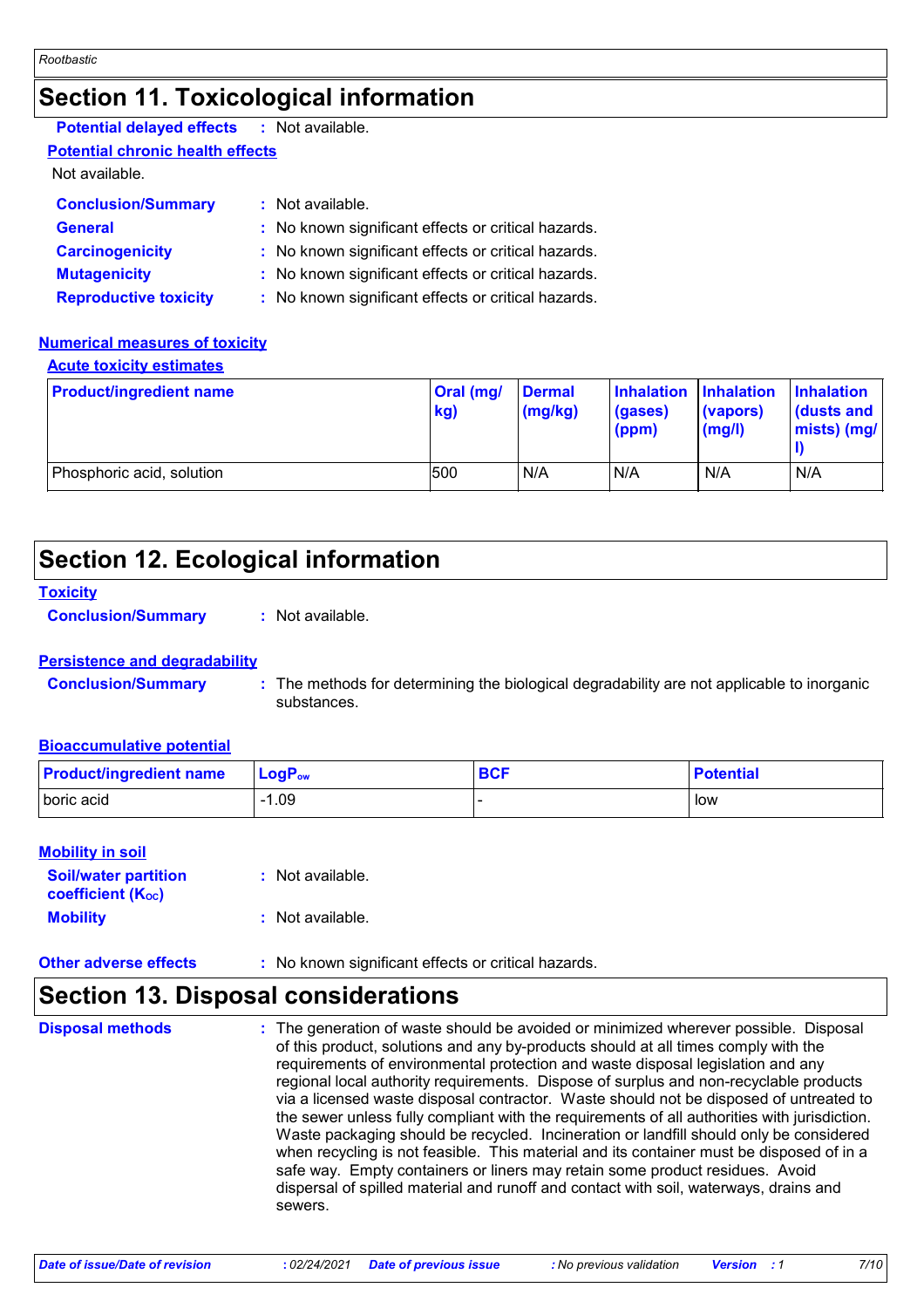## **Section 14. Transport information**

|                                      | <b>DOT</b><br><b>Classification</b> | <b>TDG</b><br><b>Classification</b> | <b>Mexico</b><br><b>Classification</b> | <b>ADR/RID</b> | <b>IMDG</b>             | <b>IATA</b>    |
|--------------------------------------|-------------------------------------|-------------------------------------|----------------------------------------|----------------|-------------------------|----------------|
| <b>UN</b> number                     | Not regulated.                      | Not regulated.                      | Not regulated.                         | Not regulated. | Not regulated.          | Not regulated. |
| <b>UN proper</b><br>shipping name    |                                     |                                     |                                        |                |                         |                |
| <b>Transport</b><br>hazard class(es) |                                     |                                     |                                        |                |                         |                |
| <b>Label</b>                         |                                     |                                     |                                        |                |                         |                |
| <b>Packing group</b>                 |                                     |                                     |                                        |                |                         |                |
| <b>Environmental</b><br>hazards      | No.                                 | No.                                 | No.                                    | No.            | Marine<br>Pollutant: No | No.            |

**Special precautions for user Transport within user's premises:** always transport in closed containers that are **:** upright and secure. Ensure that persons transporting the product know what to do in the event of an accident or spillage.

**Transport in bulk according :** Not applicable. **to IMO instruments**

## **Section 15. Regulatory information**

| <b>U.S. Federal regulations</b>                                                                | : TSCA 8(a) CDR Exempt/Partial exemption: Not determined |
|------------------------------------------------------------------------------------------------|----------------------------------------------------------|
|                                                                                                | Clean Water Act (CWA) 311: Phosphoric acid, solution     |
| <b>Clean Air Act Section 112 : Not listed</b><br>(b) Hazardous Air<br><b>Pollutants (HAPS)</b> |                                                          |
| <b>Clean Air Act Section 602</b><br><b>Class I Substances</b>                                  | : Not listed                                             |
| <b>Clean Air Act Section 602</b><br><b>Class II Substances</b>                                 | : Not listed                                             |
| <b>DEA List I Chemicals</b><br>(Precursor Chemicals)                                           | : Not listed                                             |
| <b>DEA List II Chemicals</b><br><b>(Essential Chemicals)</b>                                   | : Not listed                                             |
| <b>SARA 302/304</b>                                                                            |                                                          |
| <b>Composition/information on ingredients</b>                                                  |                                                          |
| No products were found.                                                                        |                                                          |
| <b>SARA 304 RQ</b>                                                                             | : Not applicable.                                        |
| <b>SARA 311/312</b><br><b>Classification</b><br><b>Composition/information on ingredients</b>  | : Not applicable.                                        |
|                                                                                                |                                                          |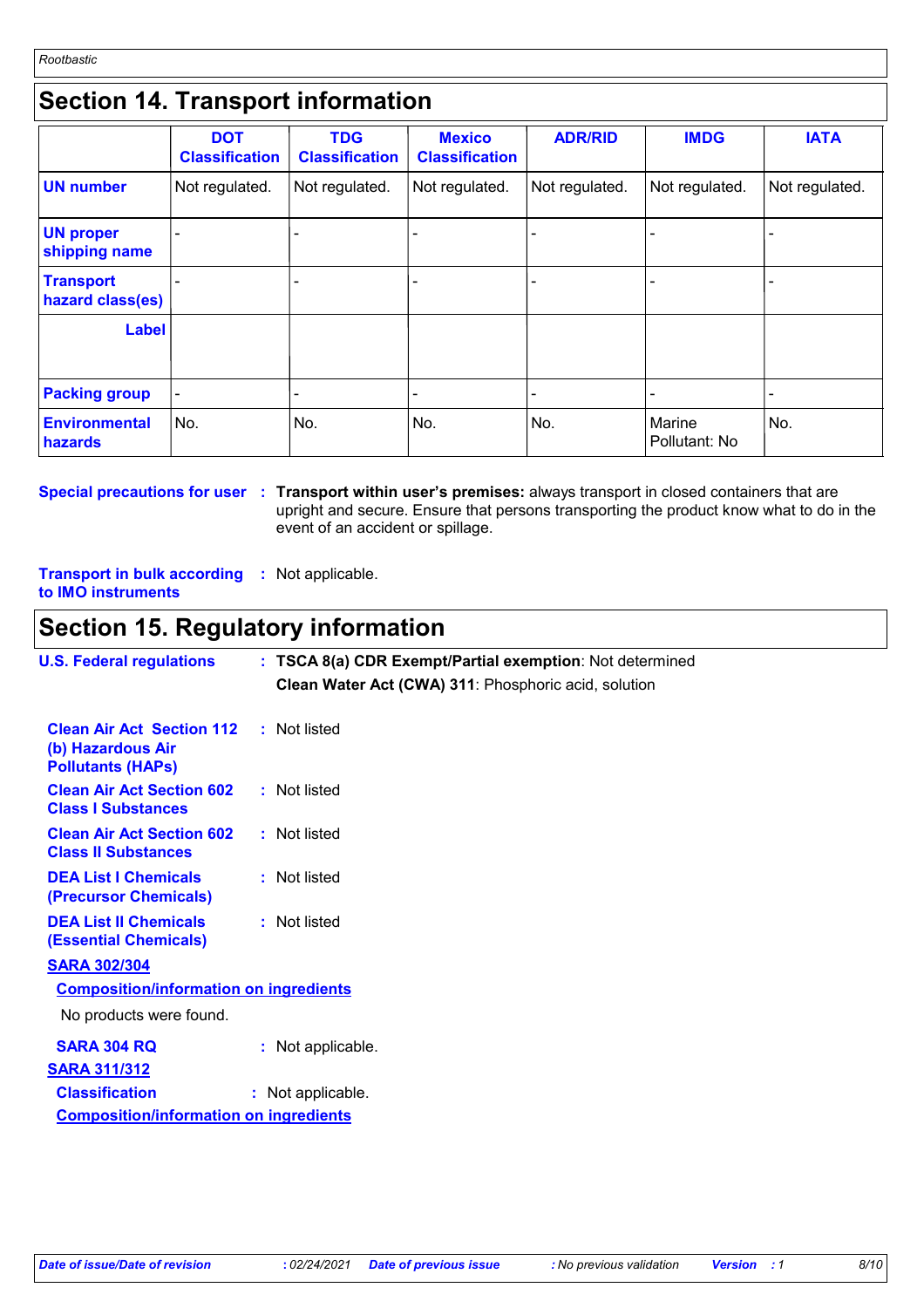## **Section 15. Regulatory information**

| <b>Name</b>               | $\frac{9}{6}$ | <b>Classification</b>                                                  |
|---------------------------|---------------|------------------------------------------------------------------------|
| Phosphoric acid, solution | ≤5            | CORROSIVE TO METALS - Category 1<br>ACUTE TOXICITY (oral) - Category 4 |
|                           |               | <b>SKIN CORROSION - Category 1B</b><br>SERIOUS EYE DAMAGE - Category 1 |
| boric acid                | ≤1            | <b>TOXIC TO REPRODUCTION - Category 1B</b>                             |

#### **State regulations**

**Massachusetts :** The following components are listed: PHOSPHORIC ACID

**New York :** The following components are listed: Phosphoric acid

**New Jersey :** The following components are listed: PHOSPHORIC ACID

**Pennsylvania :** The following components are listed: PHOSPHORIC ACID

## **California Prop. 65**

This product does not require a Safe Harbor warning under California Prop. 65.

#### **International regulations**

**Chemical Weapon Convention List Schedules I, II & III Chemicals** Not listed.

#### **Montreal Protocol**

Not listed.

#### **Stockholm Convention on Persistent Organic Pollutants**

Not listed.

#### **Rotterdam Convention on Prior Informed Consent (PIC)**

Not listed.

#### **UNECE Aarhus Protocol on POPs and Heavy Metals**

Not listed.

#### **Inventory list**

| <b>Canada</b> | : All components are listed or exempted. |
|---------------|------------------------------------------|
| <b>Europe</b> | : All components are listed or exempted. |

**United States :** All components are active or exempted.

## **Section 16. Other information**

**National Fire Protection Association (U.S.A.)**

|               | <b>Flammability</b>      |  |
|---------------|--------------------------|--|
| <b>Health</b> | $\mathsf{S}$ Instability |  |
|               | <b>Special hazards</b>   |  |

#### **Procedure used to derive the classification**

|                                   | <b>Classification</b>    | <b>Justification</b> |
|-----------------------------------|--------------------------|----------------------|
| Not classified.                   |                          |                      |
| <b>History</b>                    |                          |                      |
| <b>Date of printing</b>           | : 02/24/2021             |                      |
| Date of issue/Date of<br>revision | : 02/24/2021             |                      |
| Date of previous issue            | : No previous validation |                      |
| <b>Version</b>                    | $\therefore$ 1           |                      |